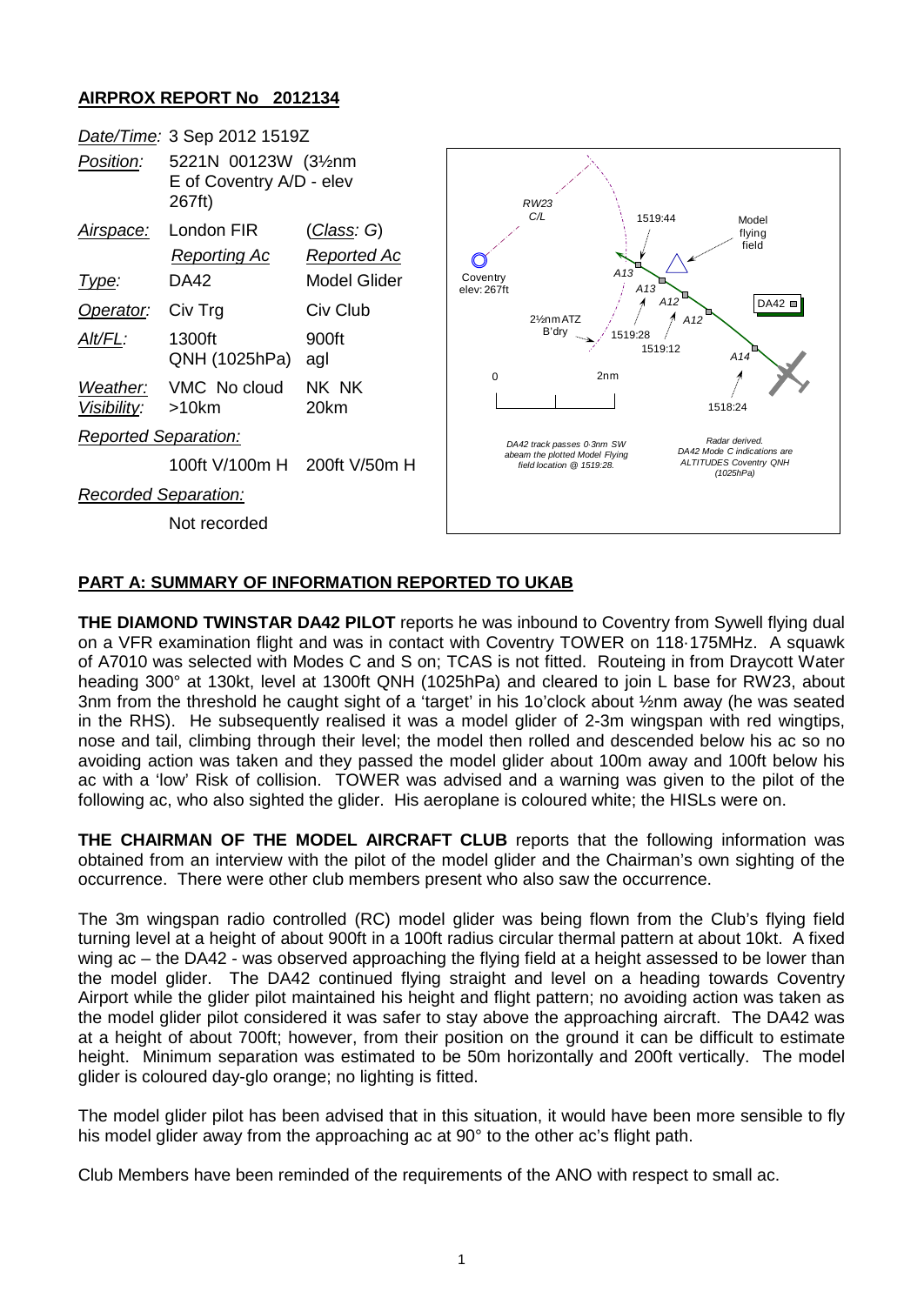UKAB Note (1): The ANO 2009, Article 166 - Small unmanned aircraft stipulates:

(1) A person must not cause or permit any article or animal (whether or not attached to a parachute) to be dropped from a small unmanned aircraft so as to endanger persons or property.

(2) The person in charge of a small unmanned aircraft may only fly the aircraft if reasonably satisfied that the flight can safely be made.

(3) The person in charge of a small unmanned aircraft must maintain direct, unaided visual contact with the aircraft sufficient to monitor its flight path in relation to other aircraft, persons, vehicles, vessels and structures for the purpose of avoiding collisions.

[sub-paragraph (4) applies to small unmanned ac of a mass of more than 7kg, however, the subject model glider's mass was less than 7kg.]

UKAB Note (2): The UK AIP at AD2 – EGBE notifies the Coventry Aerodrome Traffic Zone (ATZ) as a circle radius 2·5 nm centred on RW05/23, extending 2000ft above the A/D elevation of 267ft amsl.

**ATSI** reports that the Airprox was reported at 1519:40 in Class G airspace, 3nm E of Coventry Airport, outside the ATZ, by a DA42 pilot when the ac came into conflict with a model glider while the DA42 was positioning towards left base at about 1300ftALT.

The DA42 was operating VFR on a training flight from Coventry to Sywell and was in receipt of an Aerodrome Control Service from Coventry TOWER on 118.175MHz.

The model glider was being operated from Wolston model aircraft flying field. Page AD 2-EGBE-1-7 from the UK AIP entry for Coventry Airport states:

'Pilots are warned of radio controlled aircraft activity from a private site approximately 3nm east of Coventry airport, 0·5 miles southeast of Wolston village.'

ATSI had access to area radar recordings together with written reports from the pilot of the DA42, the operator of the model glider, the Coventry TOWER controller and RT from Coventry TOWER.

The Coventry METARs:

1520Z 26006KT 230V300 9999 CAVOK 23/11 Q1025= 1550Z 27007KT CAVOK 23/11 Q1025=

At 1518:20 the DA42 pilot contacted Coventry TOWER and was instructed to join L base for R/W23 and given a squawk of A7010.

At 1519:40 the DA42 pilot reported to TOWER that they had just had an Airprox with a model glider. TOWER then passed TI on the model glider to a following ac.

The report from the pilot of the DA42 stated that while joining left base for RW23 he saw traffic in his 1 o'clock at a range of 0.5nm that turned out to be a model glider, which climbed through their level and then rolled and descended through the level of the DA42.

The report from the Coventry TOWER controller stated that the DA42 had reported an Airprox with the model glider on frequency.

Radar recordings did not show the presence of a primary return that could be attributed to the model glider.